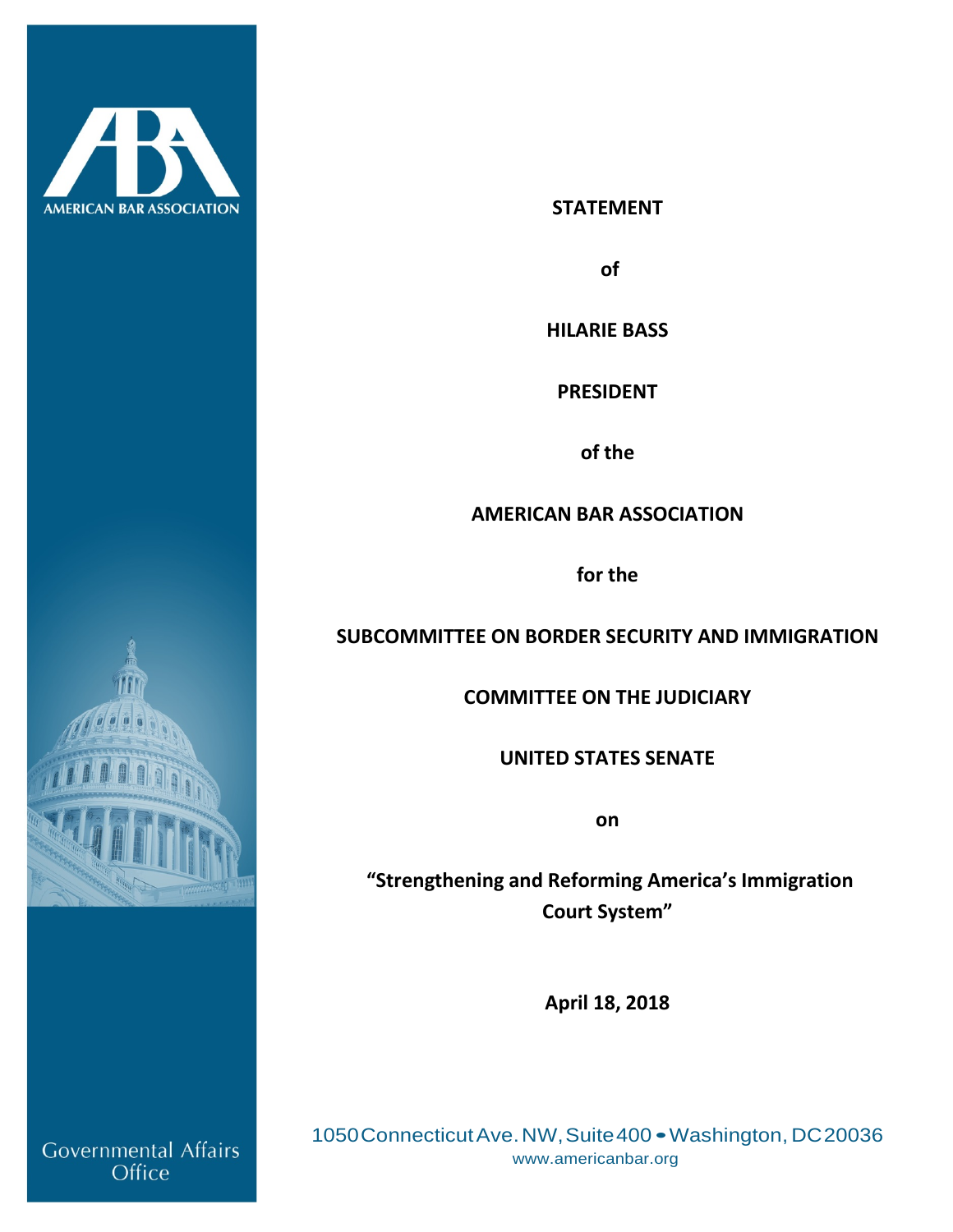Chairman Cornyn, Ranking Member Durbin and members of the Subcommittee:

My name is Hilarie Bass and I am the President of the American Bar Association (ABA) and Co-President of the international law firm Greenberg Traurig. The ABA appreciates this opportunity to share our views for this hearing on "Strengthening and Improving America's Immigration Courts."

The American Bar Association is among the world's largest voluntary professional organizations, with over 400,000 members, including a broad cross-section of lawyers, judges, academics, and law students. The ABA continuously works to improve the American system of justice and to advance the rule of law throughout the world. Through its Commission on Immigration, the ABA advocates for modifications in immigration law and policy; provides continuing education to the legal community, judges, and the public; and develops and assists in the operation of pro bono legal representation programs.

The health of all our nation's court systems is of paramount importance to the ABA. One of the distinctive hallmarks of our democracy is our tradition of an independent judiciary – the principle that all those present in our country are entitled to fair and impartial consideration in legal proceedings where important rights and privileges are at stake. The immigration courts issue life-altering decisions each day that may deprive individuals of their freedom; separate families, including from U.S. citizen family members; and, in the case of those seeking asylum, may be a matter of life and death. Yet, this system lacks the basic structural and procedural safeguards that we take for granted in other areas of our justice system.

Due to the importance of this issue, the ABA, in 2010, released a report entitled *Reforming the Immigration System: Proposals to Promote Independence, Fairness, Efficiency, and Professionalism in the Adjudication of Removal Cases.* The report was the result of a multi-year study that surveyed relevant literature and interviewed an array of governmental, non-profit, and private-sector stakeholders. The findings of this report led the ABA to adopt a series of recommendations for incremental reforms for every level of the removal adjudication process, from the decision to initiate removal proceedings through potential federal judicial review. Ultimately, however, we determined that the most promising means through which to address many of the systemic issues was to create an independent adjudicatory body, with a preference for the creation of an Article I court.

Since the release of the 2010 report, some progress has been made, and we particularly appreciate that Congress has in recent years increased resources for the immigration court system, including for a sizeable increase in the number of judges and support staff and some technological improvements. However, most of the factors that led us to determine that the immigration removal adjudication system needed fundamental reform still exist. The case backlog has risen to an all-time high, public confidence in the fairness of adjudications appears to be further declining, and the rate of legal representation for those in the system remains abysmal.

While the majority of our previous recommendations for improvements throughout the system are still relevant, we focus our comments here on the need for major restructuring, recent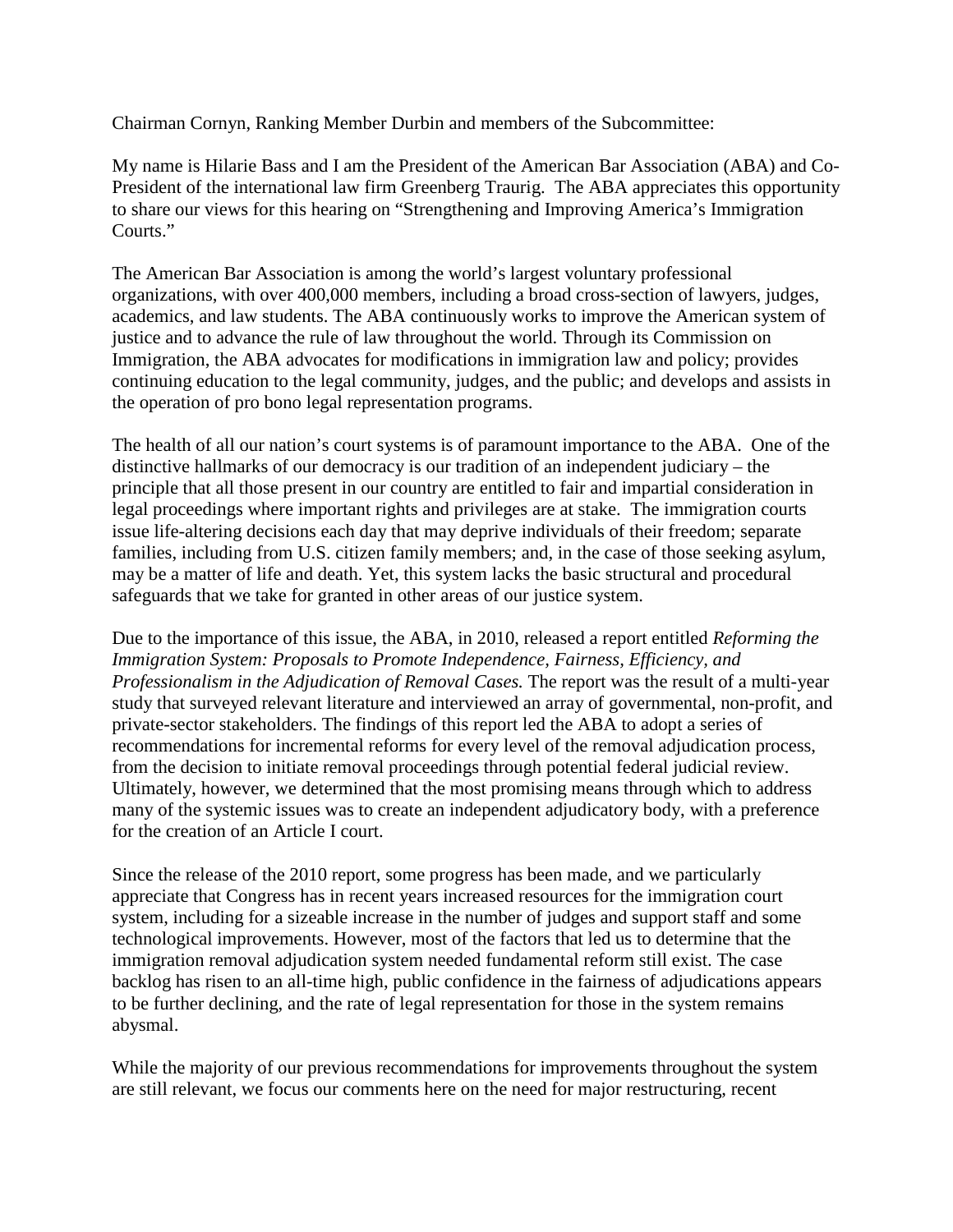challenges created by the lack of independence, and the importance of improving access to counsel and legal information.

#### **System Restructuring**

There is nothing sacrosanct about the current structure of our immigration adjudication system. In fact, the system and its structure have evolved numerous times in recent history.  $1$  However, there has been no major structural change since 1983, when the Executive Office for Immigration Review (EOIR) was established.<sup>[2](#page-2-1)</sup> The evolution of immigration removal adjudication generally reflects a slow progression in the direction of greater professionalism and independence. However, the immigration court's continued existence within the Department of Justice, with its personnel and operations subject to direct control by the Attorney General, is a fatal flaw to the reality – and perception – of independence.

Immigration judges serve as career attorneys in the Department of Justice with no fixed term of office and are subject to the discretionary removal and transfer authority of the Attorney General. They have no statutory protection against removal without cause or reassignment to less desirable venues or dockets. This erodes judicial independence and provides a basis to undermine public confidence in the competence and impartiality of immigration judges. It is time to take the final step and restructure the system to be fully independent of any executive branch agency.

The ABA's recommendation to create an Article I court to replace the current immigration adjudication system is not a new or novel proposal. In 1981, the congressionally created Select Commission on Immigration and Refugee Policy made such a recommendation in its final report. Legislation was introduced in the House of Representatives in the late  $1990s$ .<sup>[3](#page-2-2)</sup> More recently, many other experienced and respected organizations and individuals have reached a similar conclusion. These include, among others, the American Immigration Lawyers Association<sup>[4](#page-2-3)</sup>, the Federal Bar Association, and the National Association of Immigration Judges. While these proposals may differ somewhat as to specific details, the core goal is the same; to establish an independent court under Article I to house both trial- and appellate-level tribunals.

In our view, any major system restructuring should be aimed at attaining the following goals: (1) Independence – Immigration judges at both the trial and appellate level must be sufficiently independent, with adequate resources, to make high-quality, impartial decisions without any improper influence, particularly where that influence makes the judges fear for their job security, (2) Fairness and perceptions of fairness – Not only must the system actually be fair, it must appear fair to all participants, (3) Professionalism of the immigration judiciary – Immigration judges should be talented and experienced lawyers who treat those appearing before them with

<span id="page-2-0"></span><sup>1</sup> [https://www.justice.gov/eoir/evolution-pre-1983.](https://www.justice.gov/eoir/evolution-pre-1983)

<span id="page-2-1"></span><sup>2</sup> [https://www.justice.gov/eoir/evolution-post-1983.](https://www.justice.gov/eoir/evolution-post-1983)

<span id="page-2-2"></span><sup>&</sup>lt;sup>3</sup> See H.R. 185, United States Immigration Court Act of 1999, 106<sup>th</sup> Cong. (1999); H.R. 4107, United States Immigration Court Act of 1998, 105<sup>th</sup> Cong. (1998); H.R. 4258, United States Immigration Court Act of 1996, 104<sup>th</sup> Cong. (1996).

<span id="page-2-3"></span><sup>4</sup> RESOLUTION ON IMMIGRATION COURT REFORM, AILA Board of Governors, Winter 2018. See [http://www.aila.org/File/DownloadEmbeddedFile/74919.](http://www.aila.org/File/DownloadEmbeddedFile/74919)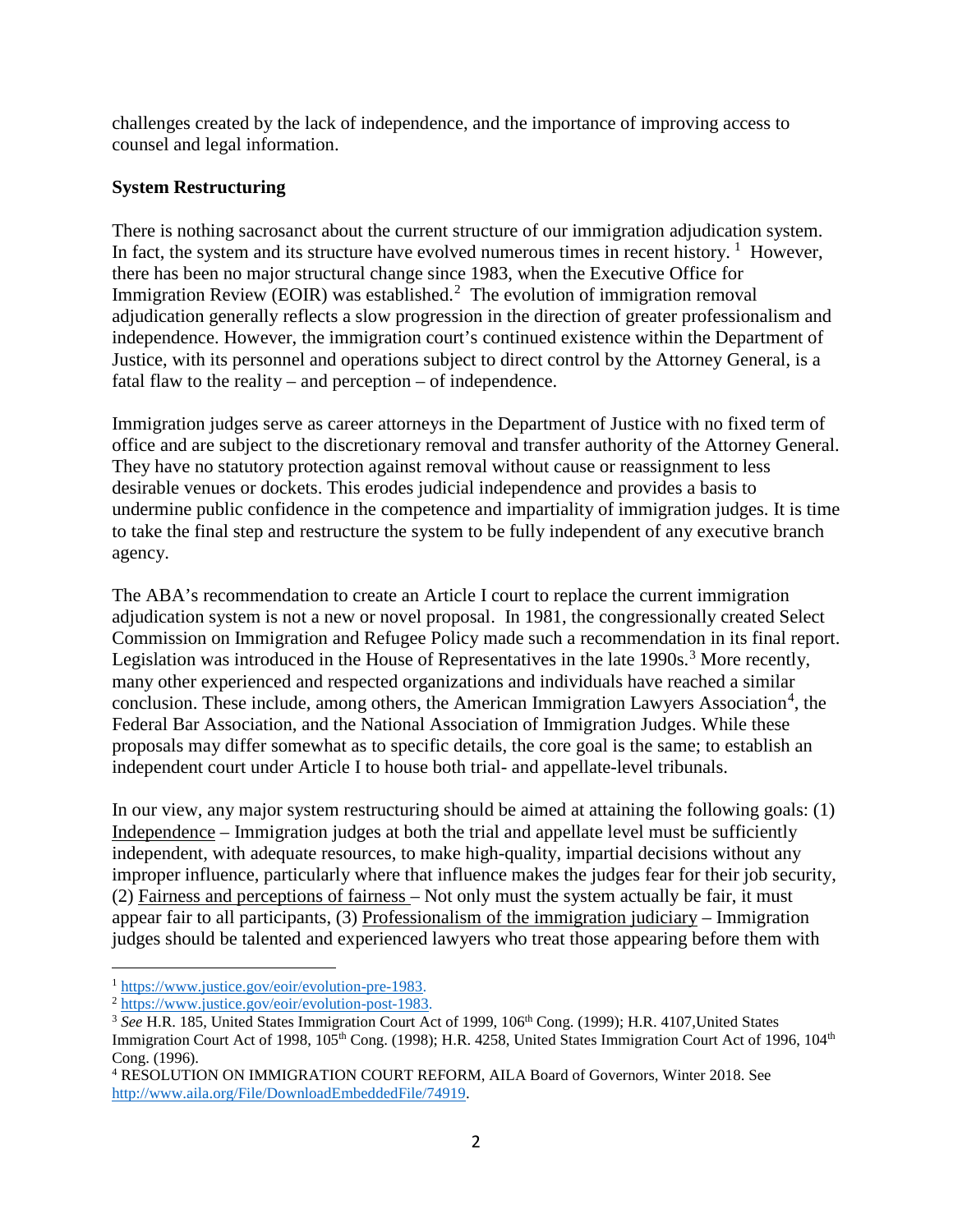respect and professionalism, and (4) Increased efficiency – An immigration system must process immigration cases efficiently without sacrificing quality, particularly in cases where noncitizens are detained.

With these goals in mind, we examined three basic restructuring options and reviewed existing examples of each model.

Article I Court: An independent Article I court system to replace all of EOIR (including the immigration courts and Board of Immigration Appeals), which would include both a trial-level and an appellate-level tribunal. The models we examined were the United States Tax Court, the United States Bankruptcy Court, the United States Court of Federal Claims, and the Court of Appeals for Veterans Claims.

Independent Agency: A new executive adjudicatory agency, which would be independent of any other executive department or agency, to replace EOIR and contain both trial-level administrative judges and an appellate-level review board. The models we examined were the Occupational Safety and Health Review Commission, the Merit Systems Protection Board, and the National Labor Relations Board.

Hybrid: A hybrid approach placing the trial-level adjudicators in an independent administrative agency and the appellate-level tribunal in an Article I court. The model examined was the system for granting and assessing veterans' benefits, which consists of an agency within the executive branch for trial-level proceedings and an Article I court for appellate review.

We believe all three models would have advantages over the current system. However, in the process of examining the different models, it became apparent that the least-attractive option was the hybrid approach, as it likely would be the most complex and least cost-efficient relative to the other two options. Although the case between an Article I court and an independent agency was a closer call, we determined that the Article I model presented the best option for meeting the goals and needs of the system. The Article I model is likely to be viewed as more independent than an agency because it would be a true judicial body; is likely as such to engender the greatest level of confidence in its results; can use its greater prestige to attract the best candidates for judgeships; and offers the best balance between independence and accountability to the political branches of the federal government. Given these advantages, in our view, the Article I court model is the preferred option.

The primary benefit of each of the models is to provide a forum for adjudication that is independent from any executive branch department or agency. Removing the adjudication system from the Department of Justice, whose primary function is a law enforcement agency, is vital to assuaging concerns about fairness and the perception of fairness. As a wholly judicial body, an Article I court is likely to engender the greatest level of confidence in the results of adjudication.

An Article I court also should attract highly-qualified judicial candidates and help to further professionalize the immigration judiciary. History has shown the potential for the politicization of the hiring process and an inherent bias toward the hiring of current or former government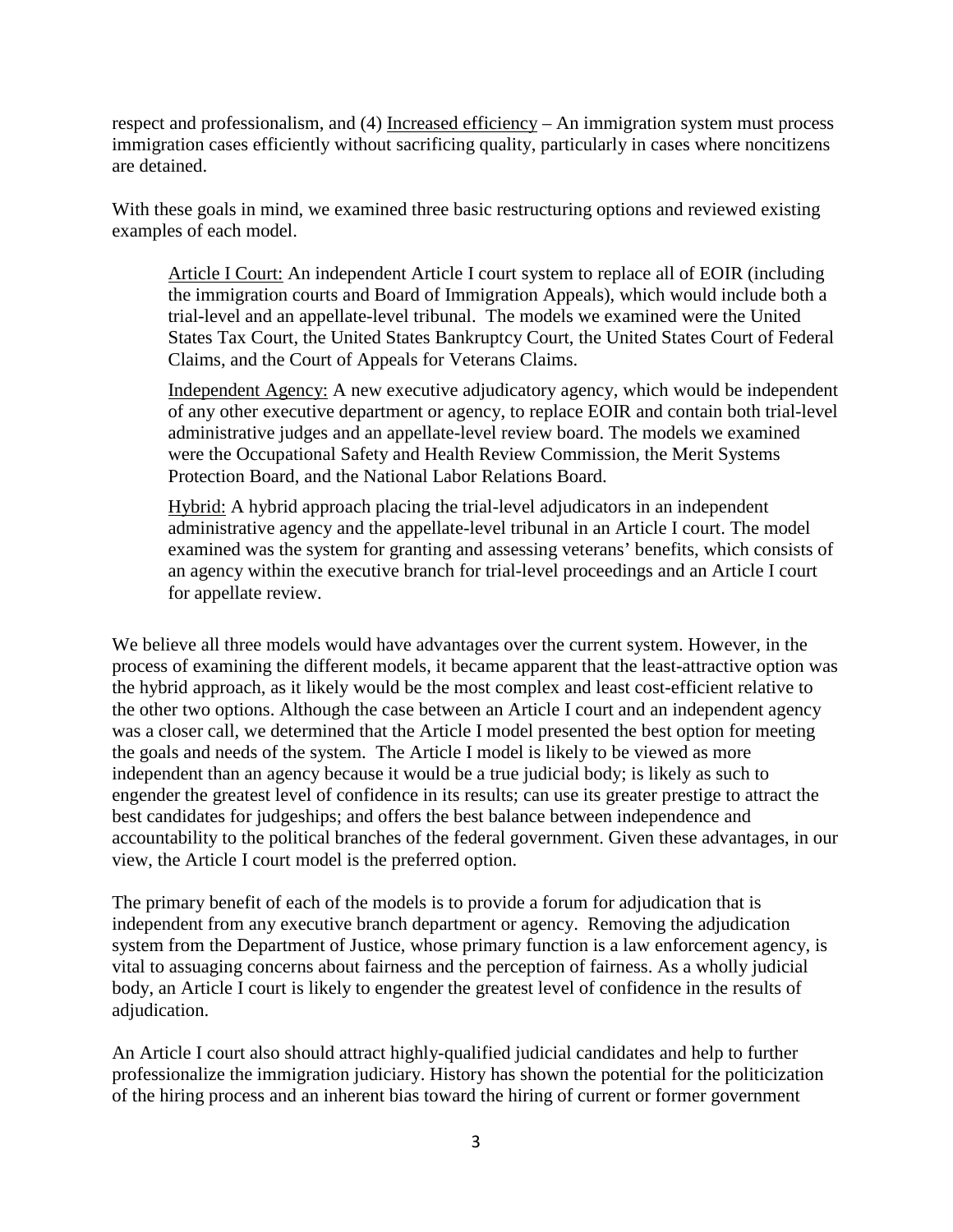employees. Removing the hiring function from the Department of Justice also may increase the diversity of the candidate pool. Providing for a set term of sufficient length, along with protections against removal without cause, will similarly protect decisional independence and make Article I judgeships more attractive.

By attracting and selecting the highest quality lawyers as judges, an Article I court is more likely to produce well-reasoned decisions. Such decisions, as well as the handling of the proceedings in a professional manner, should improve the perception of the fairness and accuracy of the result. Perceived fairness, in turn, should lead to greater acceptance of the decision without the need to appeal to a higher tribunal. When appeals *are* taken, more articulate decisions should enable the reviewing body at each level to be more efficient in its review and decision-making and should result in fewer remands requesting additional explanations or fact-finding.

These improvements in efficiency should reduce the total time and cost required to fully adjudicate a removal case and thus help the system keep pace with expanding caseloads. They also should produce savings elsewhere in the system, such as the cost of detaining those who remain in custody during the proceedings.

Of course, independent does not mean unaccountable. To some degree, accountability to the political branches is the flip side of independence. Thus, the trial judges in an Article I court with fixed terms generally would be more accountable than those in an independent agency where they would have the equivalent of life tenure. As the court would also undertake the administrative functions such as budgeting and personnel management, the court would be accountable to Congress for the responsible and effective use of its resources.

Establishing an Article I court should also have a positive impact on Article III courts, since greater independence is likely to lead to greater confidence in results, which in turn is likely to reduce the number of appeals to the circuit courts. This is no small matter. In 2017, appeals from the Board of Immigration Appeals accounted for 82 percent of administrative agency appeals and constituted the largest category of administrative agency appeals filed in every circuit except the DC Circuit.<sup>[5](#page-4-0)</sup>

There have been various proposals for specific features of an Article I system. To address judicial selection, our proposal would create a Standing Referral Committee to screen and recommend candidates for judicial appointments. The Chief Trial Judge, Chief Appellate Judge, and other appellate judges should be appointed by the President and with the advice and consent of the U.S. Senate. The trial judges should be appointed by the Chief Trial Judge or by the Assistant Chief Trial Judges. Both Trial and Appellate judges would have fixed terms and may be removed by the appointing authority only for incompetency, misconduct, neglect of duty, malfeasance, or disability. Details regarding other proposed features, such as supervision and evaluation, discipline, and transition are provided in the appendix to this statement.

Of course, we recognize that restructuring alone would not immediately solve all the challenges facing the immigration courts. Regardless of the structure of the system, the immigration courts

<span id="page-4-0"></span><sup>—&</sup>lt;br>5 Federal Judicial Caseload Statistics 2017, Administrative Office of the U.S. Courts, [http://www.uscourts.gov/statistics-reports/federal-judicial-caseload-statistics-2017.](http://www.uscourts.gov/statistics-reports/federal-judicial-caseload-statistics-2017)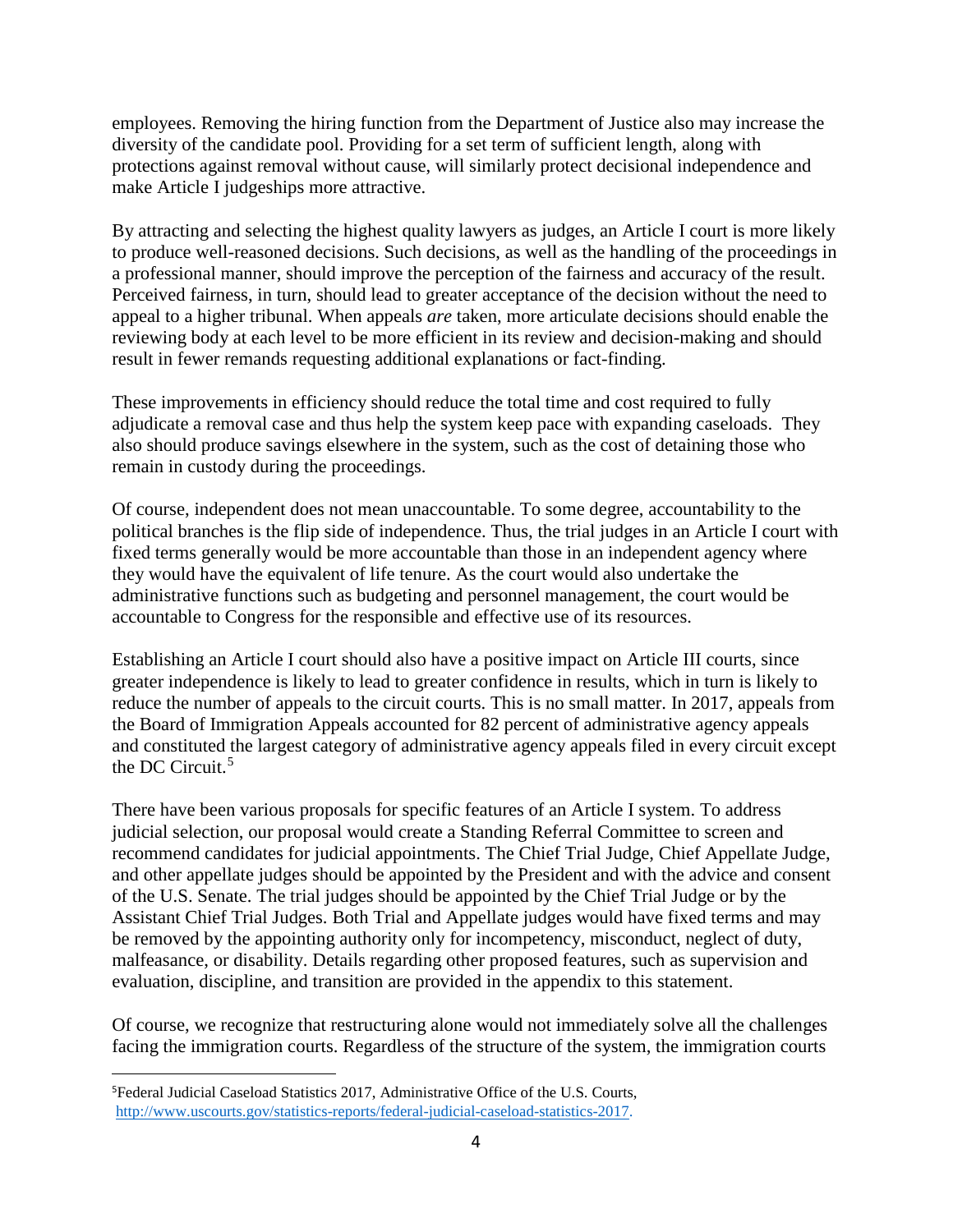will have to deal with a number of matters outside their immediate control, such as changing enforcement policies. In addition, issues such as funding, hiring personnel, managing technology, and day-to-day management are challenges faced by courts at every level around the country. While there may be some short-term costs and inconveniences, we believe that transitioning the system to an Article I court will bring long-term benefits to the government and those in the system.

#### **Recent actions necessitating a renewed call for independence**

As noted earlier, proposals for the creation of an independent Article I court for the immigration adjudication system are long-standing, some dating back nearly forty years. In our case, the ABA adopted its initial position more than twelve years ago. However, there has been renewed urgency expressed by some due to several recent actions taken by the Department of Justice that many believe are incompatible with sustaining the decisional independence of immigration judges.

The most recent of these actions was the announcement of the pending imposition of case production quotas and deadlines as individual performance measures for immigration judges.[6](#page-5-0) This development prompted an outcry from former immigration judges, national organizations, and policy-makers. The National Association of Immigration Judges has previously warned of the potential consequences of rating judges on the basis of number or time-based standards, noting that it "interferes with judicial independence and clearly will put Immigration Judges in a position where they could conceivably violate their legal duty to fairly and impartially decide cases in a way that complies with due process."[7](#page-5-1)

Strict implementation of these production quotas also may result in an increase in the number of appeals to the Board of Immigration Appeals and the federal courts. Individuals who feel that their cases were summarily decided because of an arbitrarily imposed deadline may be more likely to appeal, which would result in simply shifting the caseload burden. Or worse, because immigration judges feel pressured to rush decisions to meet their deadlines and case quotas, quality may suffer, resulting in an increased number of remands from the federal courts. Such a rebound effect could exacerbate the case backlog in the immigration courts.

The ABA instead has recommended a judicial performance review model based on the ABA's Guidelines for the Evaluation of Judicial Performance<sup>[8](#page-5-2)</sup> and the model for judicial performance evaluation proposed by the Institute for Advancement of the American Legal System. These models stress judicial improvement as the primary goal, emphasize process over outcomes, and place a high priority on maintaining judicial integrity and independence. While the Guidelines provide for the evaluation of administrative capacity, it is only one of five criteria that must be

<span id="page-5-0"></span><sup>6</sup> Immigration Judge Performance Metrics, memorandum from EOIR Director James McHenry, March 30, 2018. EOIR PERFORMANCE PLAN Adjudicative Employees 3. Job Element: Accountability for Organizational Result. *See* [http://www.aila.org/infonet/eoir-memo-immigration-judge-performance-metrics.](http://www.aila.org/infonet/eoir-memo-immigration-judge-performance-metrics)

<span id="page-5-1"></span><sup>7</sup> National Association of Immigration Judges, "Threat to Due Process and Judicial Independence Caused by Performance Quotas on Immigration Judges," Oct. 1, 2017[, http://www.aila.org/infonet/naij-states-that](http://www.aila.org/infonet/naij-states-that-performance-quotas-on-immigration)[performance-quotas-on-immigration.](http://www.aila.org/infonet/naij-states-that-performance-quotas-on-immigration) 8

<span id="page-5-2"></span> $h$ <sup>8</sup>https://www.americanbar.org/content/dam/aba/publications/judicial division/aba blackletterguidelines jpe.authche [ckdam.pdf.](https://www.americanbar.org/content/dam/aba/publications/judicial_division/aba_blackletterguidelines_jpe.authcheckdam.pdf)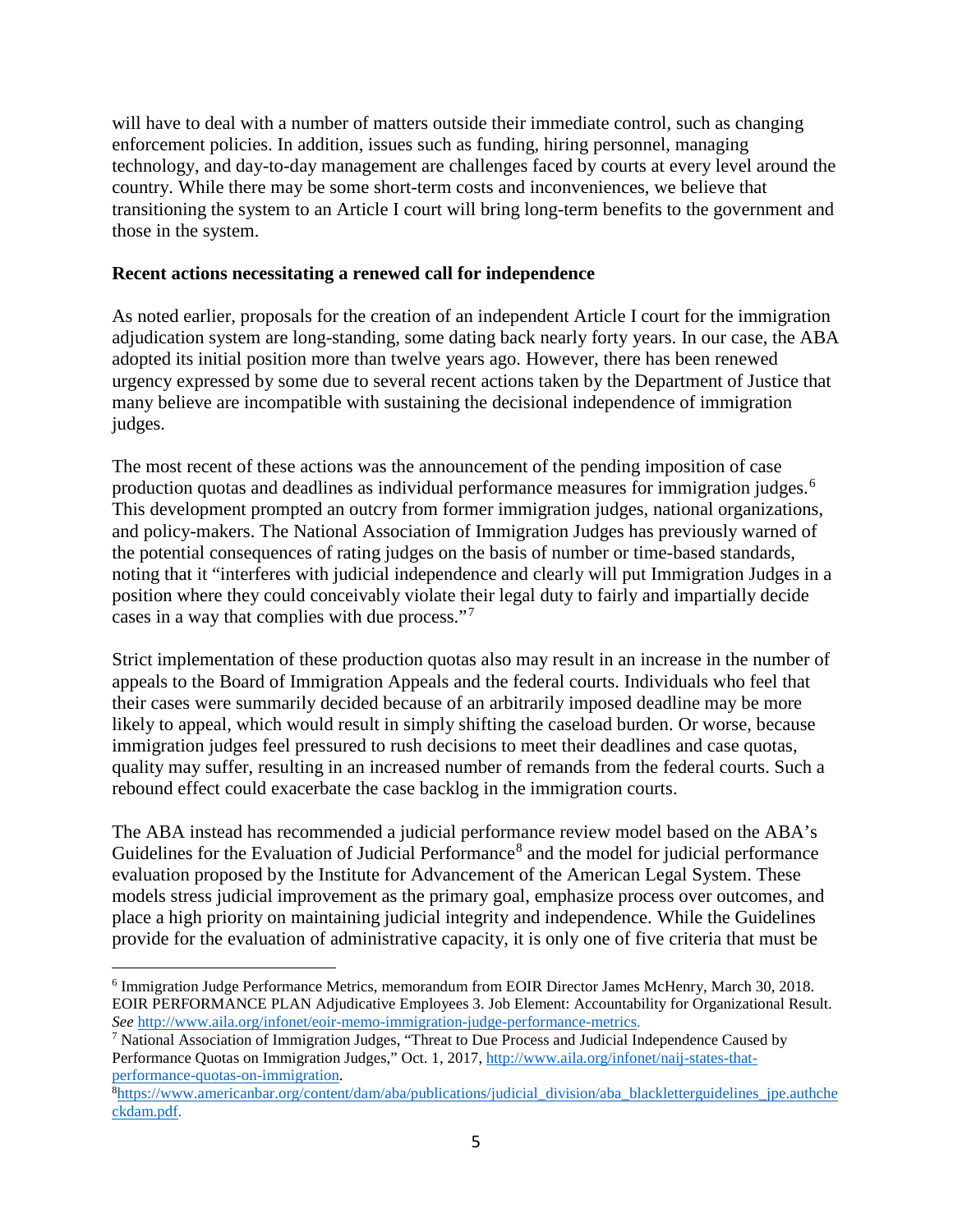given equal consideration along with legal ability, integrity and impartiality, communication skills, and professionalism and temperament. The Guidelines also specifically require that "evaluation programs should be structured and implemented so as not to impair judicial independence and should be free from political, ideological, and issue-oriented considerations" and that evaluations "should not be used for judicial discipline." We encourage EOIR to abandon its myopic focus on numerical metrics and instead institute a judicial performance evaluation based on these models.

The Department of Justice had earlier issued a separate memo establishing EOIR's specific priorities and goals in the adjudication of immigration court cases.<sup>[9](#page-6-0)</sup> The memo cited the ABA Standards Relating to Trial Courts<sup>[10](#page-6-1)</sup> to support the proposition that " $[c]$ ourt performance" measures and case completion goals are common, well-established, and necessary mechanisms for evaluating how well a court is functioning at performing its core role of adjudicating cases."

As a stand-alone proposition, that is correct. What the memo fails to point out is that the ABA Standards were specifically designed for state trial courts, which are sited in the judicial branch of state governments and are therefore independent from executive control. State trial judges are either appointed or elected for set terms and generally cannot be removed without cause. This stands in stark contrast to the current status of immigration judges. In addition, we would emphasize the significant difference between the adoption of case completion goals which are intended to measure the performance of the court according to certain standards, and the imposition of numeric case production quotas upon which individual judges will be evaluated. The latter has serious implications for decisional independence.

If the immigration courts were transitioned into an independent Article I court, it could utilize more effectively court management tools such as the Standards without engendering fear that there was impermissible influence or pressure being placed on judges to sacrifice accuracy for the sake of speed. The core principle of any fair adjudication system must be that independent and impartial judges decide cases on the merits, evaluating the facts and the law, after a hearing that comports with due process. The ability of judges to use their discretion to manage their dockets and caseloads in a manner that accomplishes this goal without fear of reprisal is essential to due process.

These memos and other recent pronouncements by the Department of Justice create the perception that the primary consideration for immigration adjudications is to ensure the rapid disposition of cases. Certainly, effective docket management and timely completion of cases are necessary to ensure justice, but must be carefully balanced against any potential effects on the full and fair consideration of cases.

<span id="page-6-0"></span><sup>9</sup> Memorandum from James McHenry III, Director, Executive Office of Immigration Review, U.S. Department of Justice on Case Priorities and Immigration Court Performance Measures to the Office of the Chief Immigration Judge, et al. (Jan. 17, 2018), available a[t http://www.aila.org/infonet/eoir-updates-its-case-priorities-and](http://www.aila.org/infonet/eoir-updates-its-case-priorities-and-immigration)[immigration.](http://www.aila.org/infonet/eoir-updates-its-case-priorities-and-immigration)

<span id="page-6-1"></span><sup>&</sup>lt;sup>10</sup> Am. Bar Ass'n, Standards Relating to Trial Courts  $\S 2.51$  (vol. II 1992), available at [https://www.americanbar.org/content/dam/aba/migrated/divisions/Judicial/MO/MemberDocuments/trialcourtstandar](https://www.americanbar.org/content/dam/aba/migrated/divisions/Judicial/MO/MemberDocuments/trialcourtstandar%20ds.authcheckdam.pdf)  [ds.authcheckdam.pdf.](https://www.americanbar.org/content/dam/aba/migrated/divisions/Judicial/MO/MemberDocuments/trialcourtstandar%20ds.authcheckdam.pdf)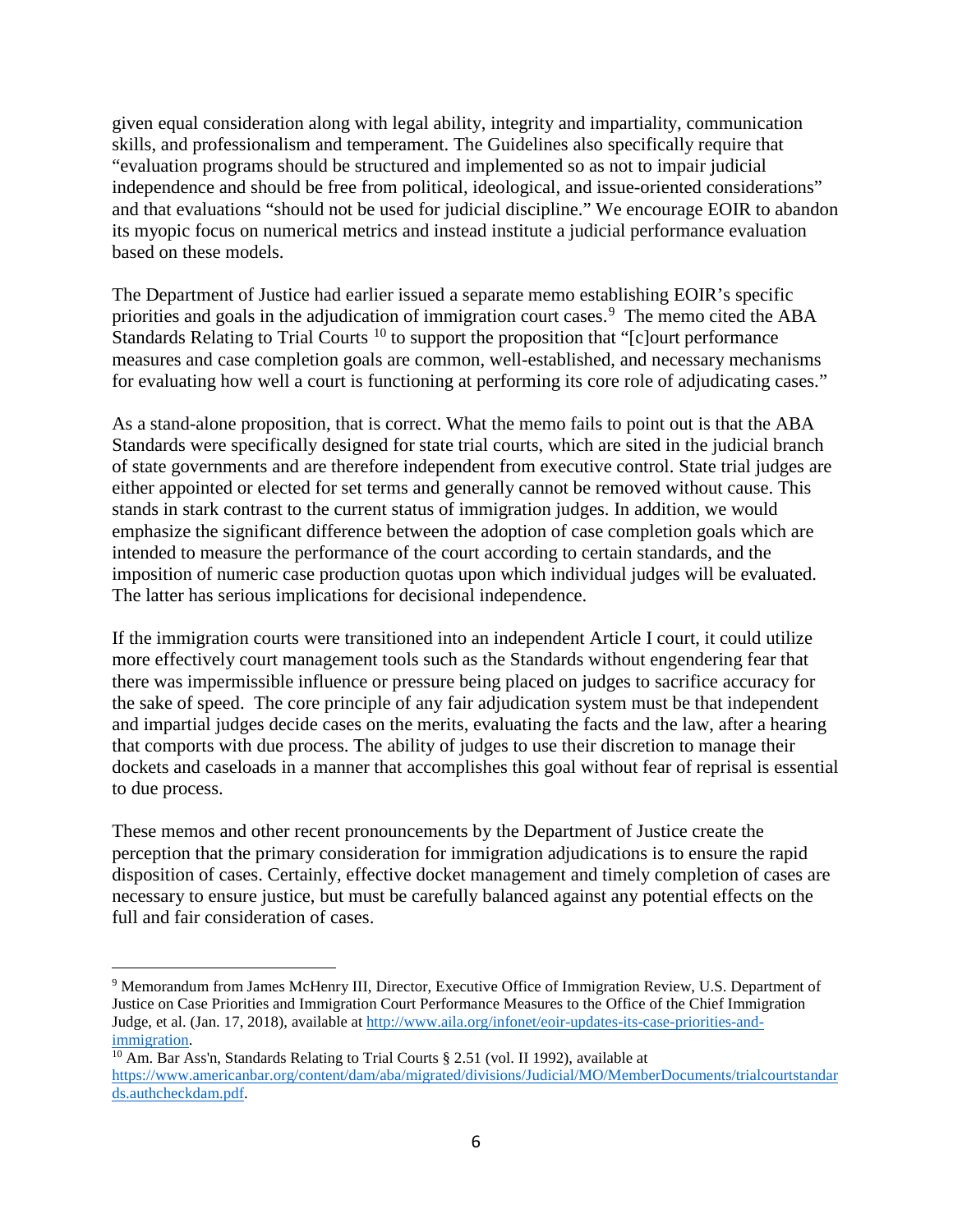Timeliness and efficiency are important but must not come at the cost of fairness and due process. The Department of Justice must make it unequivocally clear to immigration judges and the public that the first and overriding priority is to ensure that cases are decided on their merits.

### **Access to counsel and legal information play a critical role in ensuring fairness and efficiency in the adjudication system**

In our view, the fair and efficient operation of the immigration court system is fundamentally linked to the issue of access to counsel and legal information. The ABA has consistently emphasized the importance of representation in removal proceedings, where a lawyer's assistance is essential for a noncitizen to fully understand and effectively navigate the complexities of the U.S. immigration system. Removal proceedings can be especially difficult and intimidating where the individual is detained or is a member of a vulnerable population, such as an unaccompanied child or asylum-seeker. Unfortunately, recent statistics show that only about 37% of those in removal proceedings – and 14% of those detained – are represented by counsel. [11](#page-7-0)

Pro se litigants are usually unfamiliar with immigration laws and court procedures, which can create delays that impose a substantial financial cost on the government. The presence of competent counsel helps to clarify the legal issues, allows courts to make better informed decisions, and can speed the process of adjudication. Immigration judges otherwise are forced to try to develop facts and identify potential claims for relief during expensive on-the-record proceedings. Increased representation for noncitizens thus would facilitate the more efficient processing of claims and lessen the burden on the immigration courts.

Moreover, whether a person has legal representation also has been shown to significantly impact the outcome of proceedings. A recent study noted that noncitizens who were detained were twice as likely to obtain relief if they had representation; noncitizens who were not detained were five times more likely to obtain relief.<sup>[12](#page-7-1)</sup> Previous reports had found that legal representation was the single most important factor affecting whether asylum-seekers were successful in their claims.<sup>[13](#page-7-2)</sup>

For these reasons, the ABA supports the right to appointed counsel for vulnerable populations, such as unaccompanied children and the mentally ill and disabled, as well as for those who are indigent. However, we recognize that budgetary and other challenges make this unlikely in the near future. It is therefore critically important to retain and expand services such as those provided by EOIR's Office of Legal Access Programs (OLAP). In 2000, OLAP was established "to improve access to legal information and counseling and to increase representation rates for foreign-born individuals appearing before the immigration courts and Board of Immigration Appeals (BIA)."

<span id="page-7-0"></span> $\overline{a}$ <sup>11</sup> Ingrid V. Eagly & Steven Shafer, *A National Study of Access to Counsel in Immigration Court*, 164 U. Penn. L.Rev. 1 (2015), *available at*:

[https://scholarship.law.upenn.edu/cgi/viewcontent.cgi?referer=https://www.google.com/&httpsredir=1&article=950](https://scholarship.law.upenn.edu/cgi/viewcontent.cgi?referer=https://www.google.com/&httpsredir=1&article=9502&context=penn_law_review)  $\frac{2\&\text{context}=p\text{enn}}{12}\overline{\text{law}}$  review.

<span id="page-7-1"></span>

<span id="page-7-2"></span><sup>&</sup>lt;sup>13</sup> *See* [https://www.acslaw.org/files/RefugeeRoulette.pdf.](https://www.acslaw.org/files/RefugeeRoulette.pdf)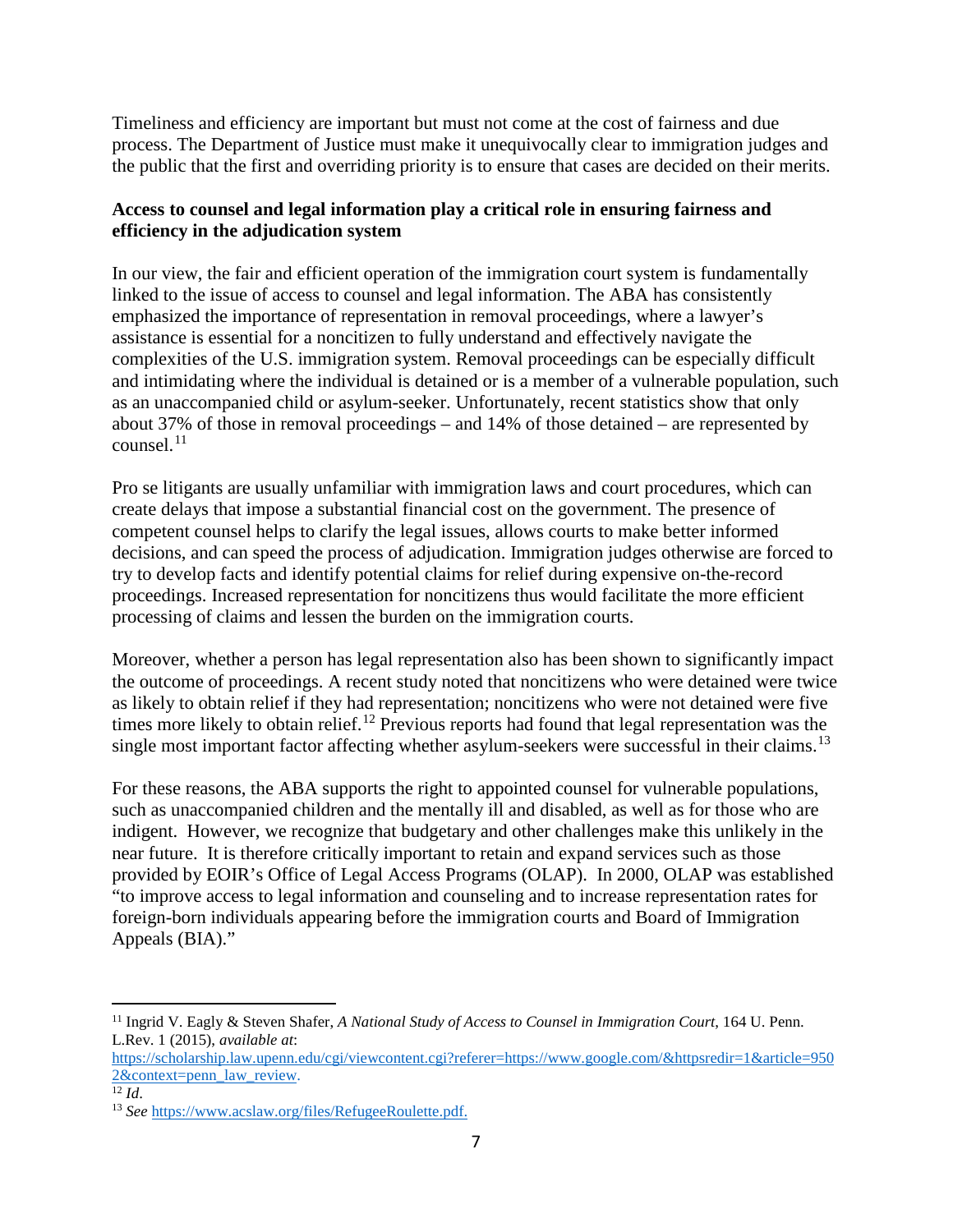One of the most impactful and successful initiatives under OLAP is the Legal Orientation Program (LOP). The LOP contracts with nonprofit organizations to provide services at 38 detention facilities around the country. Under this program, an attorney or paralegal meets with the detainees who are scheduled for immigration court hearings to educate them on the law and to explain the removal process. Based on this orientation, the detainee can decide whether he or she potentially qualifies for relief from removal. Persons with no hope of obtaining relief – the vast majority – typically submit to removal. The ABA has two projects that provide LOP services in California and Texas and we can unequivocally attest to the value of the program to the detainees and the courts.

We recognize that immigration judges are required to give certain advisals to respondents in court.<sup>[14](#page-8-0)</sup> It has been suggested that these advisals render LOP services redundant. We strongly disagree. LOP programs engage in a range of activities, including a group legal-rights presentation, individual one-on-one orientations, self-help workshops, and pro bono referrals. This information is usually provided before the first master calendar hearing to allow detainees to make an informed decision on how to proceed in court. In addition, LOP presenters employ proven adult-education techniques, utilize physical props and sample documents, all to ensure that the detainees fully comprehend the information they are provided. This stands in stark contrast to the stress and confusion detainees may feel while being addressed by a judge in a court proceeding and being asked to make an immediate decision about their future. It is important that judges ensure that respondents are aware of their rights, but when respondents have had the advantage of LOP services they are able to come into court more prepared, and judges should be able to spend less court time on advisals.

Another distinction is that LOP services are provided by nongovernmental organizations, neutral third parties that are more likely to engender trust on the part of the detainees, many of whom fled countries where law enforcement agencies and the judiciary are corrupt and cannot be trusted to provide accurate information. While the immigration judge is required to provide to the detainee a list of pro bono providers, securing a pro bono lawyer for oneself from a detention facility is an incredibly difficult task. Facilities are often located in remote areas with little to no pro bono or low-cost legal services providers available. Detainees are limited in their ability to make phone calls, do not have internet access for research purposes, and face language barriers. LOP providers do not engage in direct legal representation to detainees. However, pro bono coordination can be an essential asset to both the respondent and the court.

The beneficial impacts of LOP have been apparent since the inception of the program. In 1989, EOIR funded short-term pilot projects at three detention facilities and found that they "resulted in a nearly 20 percent reduction in detention time while increasing the percentage of detainees able to obtain legal representation."[15](#page-8-1) Several reports since that time have confirmed that LOPs improve the administration of justice and save the government money by expediting case

<span id="page-8-0"></span><sup>14</sup> *See* [8 C.F.R. § 1240.10\(a\)](https://www.law.cornell.edu/cfr/text/8/1240.10) and [8 C.F.R. § 1240.11\(c\)\(1\)](https://www.law.cornell.edu/cfr/text/8/1240.11)

<span id="page-8-1"></span><sup>15</sup> New Legal Orientation Program Underway To Aid Detained Aliens, U.S. Department of Justice, March 11, 2003, [https://www.justice.gov/sites/default/files/eoir/legacy/2003/03/14/LegalOrientationProgramRelease0311.pdf.](https://www.justice.gov/sites/default/files/eoir/legacy/2003/03/14/LegalOrientationProgramRelease0311.pdf) The ABA's Pro Bono Asylum Representation Project, which provides LOP services at Port Isabel Detention Facility, was among the original three pilot projects and continues to provide LOP services today.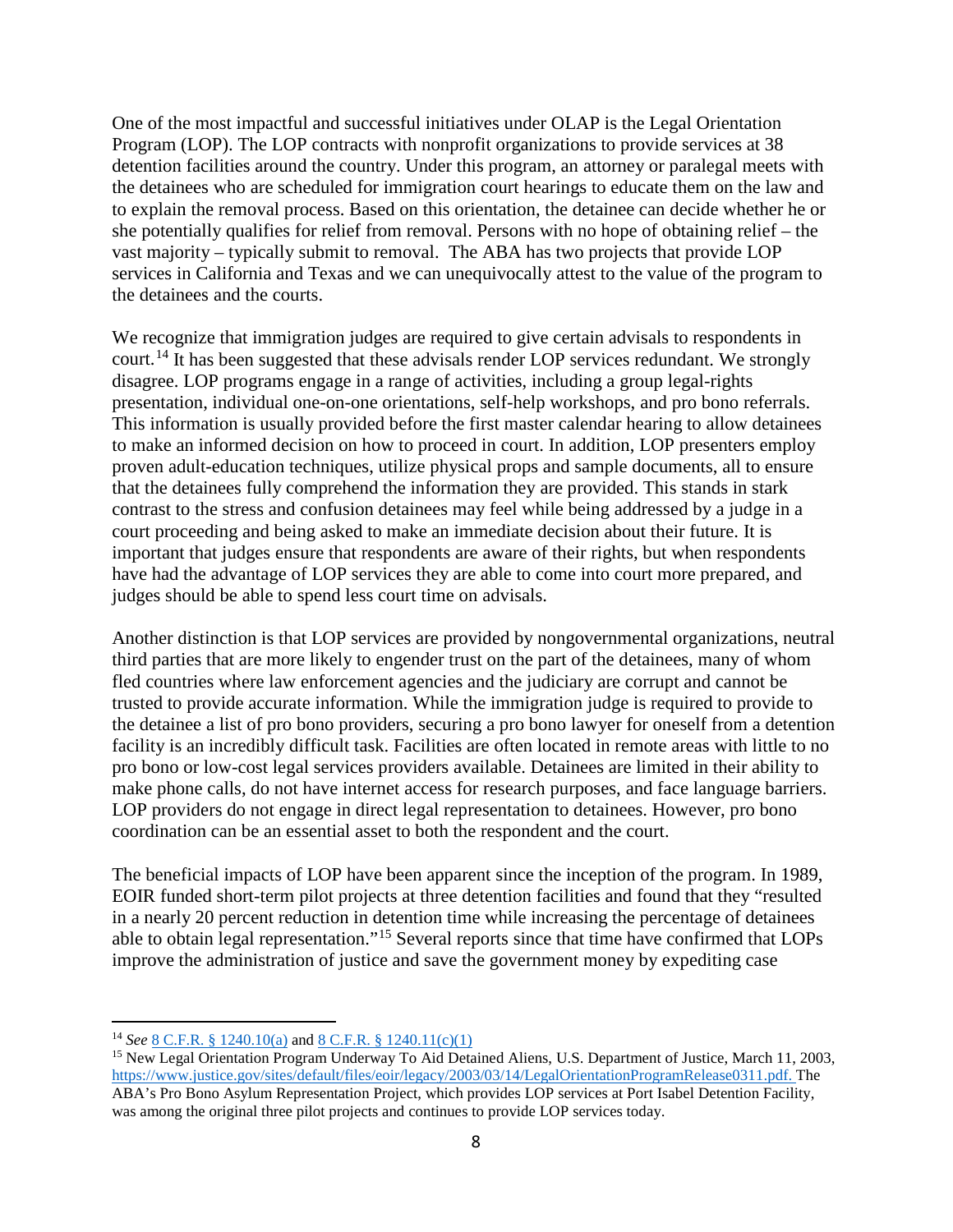completions and leading detainees to spend less time in detention.<sup>[16](#page-9-0)</sup> The latest report, completed in 2012, found that cases for persons participating in LOPs move an average of 12 days faster through the immigration court system, resulting in six less days in detention, and a net savings to the U.S. government of \$[17](#page-9-1).8 million – a return of \$4 for every \$1 spent on the program.<sup>17</sup>

The LOP has been shown to be a wise investment of government resources that yields significant returns to the government and helps to ensure due process for immigration detainees. The program also has enjoyed ongoing and consistent bipartisan congressional support.<sup>18</sup> We were thus dismayed and baffled by EOIR's recent decision to suspend the program pending completion of a new cost-benefit analysis. While continuing examination of program effectiveness is important, we see no need to suspend program activities while the analysis is being completed, particularly since the program was fully funded for FY 2018. That decision has raised concerns regarding whether EOIR may have pre-determined the outcome of this process. We encourage the subcommittee to ensure that the anticipated cost-benefit analysis is released to the public and subjected to independent scrutiny. We believe that a fair evaluation will reaffirm the benefits that LOP brings to detainees, detention facilities, and the immigration courts.

#### **Conclusion**

 $\overline{a}$ 

Ensuring a fair and effective system for adjudicating immigration cases is in the interest of both the government and those individuals within the system. While progress has been made in several areas, there is ample evidence that significant problems remain. In our efforts to solve these problems, we must not sacrifice or undermine the fundamental principles of fairness and due process that exemplify the American justice system. We believe that restructuring the immigration adjudication system into an independent Article I court and increasing access to counsel and legal information are the best solutions to promote independence, fairness, efficiency, and accountability in the system.

The American Bar Association looks forward to offering its assistance as a part of the effort to strengthen and reform the immigration court system. Thank you again for this opportunity to share our views.

<span id="page-9-0"></span><sup>&</sup>lt;sup>16</sup> [https://www.justice.gov/sites/default/files/eoir/legacy/2014/02/27/LOP\\_Phase\\_III\\_Report\\_6.22.09\\_FINAL.pdf;](https://www.justice.gov/sites/default/files/eoir/legacy/2014/02/27/LOP_Phase_III_Report_6.22.09_FINAL.pdf) [https://www.justice.gov/sites/default/files/eoir/legacy/2008/05/15/LOPEvaluation-final.pdf.](https://www.justice.gov/sites/default/files/eoir/legacy/2008/05/15/LOPEvaluation-final.pdf)

<span id="page-9-2"></span><span id="page-9-1"></span><sup>&</sup>lt;sup>17</sup> [https://www.justice.gov/sites/default/files/eoir/legacy/2013/03/14/LOP\\_Cost\\_Savings\\_Analysis\\_4-04-12.pdf.](https://www.justice.gov/sites/default/files/eoir/legacy/2013/03/14/LOP_Cost_Savings_Analysis_4-04-12.pdf) <sup>18</sup> S. Rept. 115-139 – Departments of Commerce and Justice, Science, and Related Agencies Appropriations Bill, 2018 (The Committee's recommendation maintains the fiscal year 2017 level of no less than \$10,400,000 for LOP), [https://www.congress.gov/congressional-report/115th-congress/senate-report/139/1;](https://www.congress.gov/congressional-report/115th-congress/senate-report/139/1)H. Rept. 115-231 – Commerce, Justice, Science, and Related Agencies Appropriations Bill, 2018 (The recommendation sustains the current legal orientation program and related assistance, such as the information desk pilot.), [https://www.congress.gov/congressional-report/115th-congress/house-report/231/1.](https://www.congress.gov/congressional-report/115th-congress/house-report/231/1)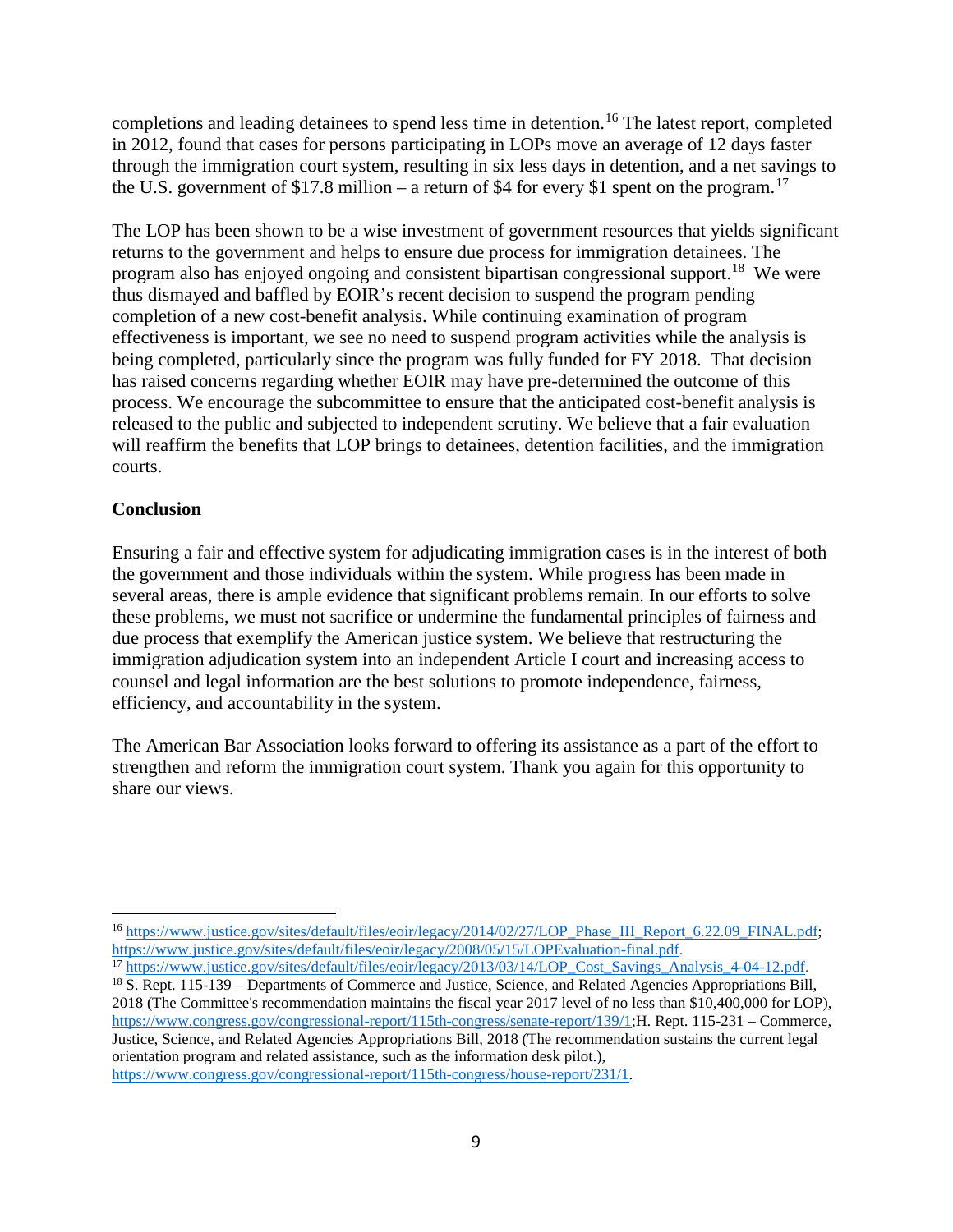### **Appendix I**

## **FEATURES OF AN ARTICLE I IMMIGRATION COURT**

The American Bar Association supports the creation of an Article I court, with both trial and appellate divisions, to adjudicate immigration cases, which should have features substantially consistent with the following guidelines:

- 1. Selection of Judges
	- (a) A Standing Referral Committee should be created to screen and recommend candidates for judicial appointments. The Committee should include certain appellate judges and trial judges from the Article I court. Other governmental and nongovernmental stakeholders would be represented on the Committee or have an opportunity to comment on candidates before they are recommended for appointment.
	- (b) The Chief Trial Judge, Chief Appellate Judge, and other appellate judges should be appointed by the President and with the advice and consent of the U.S. Senate.
	- (c) The trial judges should be appointed by the Chief Trial Judge or by the Assistant Chief Trial Judges with the approval of the Chief Trial Judge.
- 2. Tenure
	- (a) Appellate and trial judges should have fixed terms, which should be relatively long as in other Article I courts (e.g., 8 to 10 years for trial judges and 12 to 15 years for appellate judges).
- 3. Removal
	- (a) Judges may be removed by the appointing authority only for incompetency, misconduct, neglect of duty, malfeasance, or disability.
- 4. Supervision and Evaluation
	- (a) Each trial immigration judge would be supervised by the Assistant Chief Trial Judge responsible for the local court on which the judge serves. Each appellate judge would be under the supervision of the Chief Appellate Judge.
	- (b) Performance would be reviewed based on a system using the ABA's Guidelines for the Evaluation of Judicial Performance and the model for judicial performance evaluation proposed by the Institute for Advancement of the American Legal System.
- 5. Discipline
	- (a) Judges would be subject to a code of ethics and conduct based on the ABA Model Code of Judicial Conduct, tailored as necessary to take into account any unique requirements for the immigration judiciary.